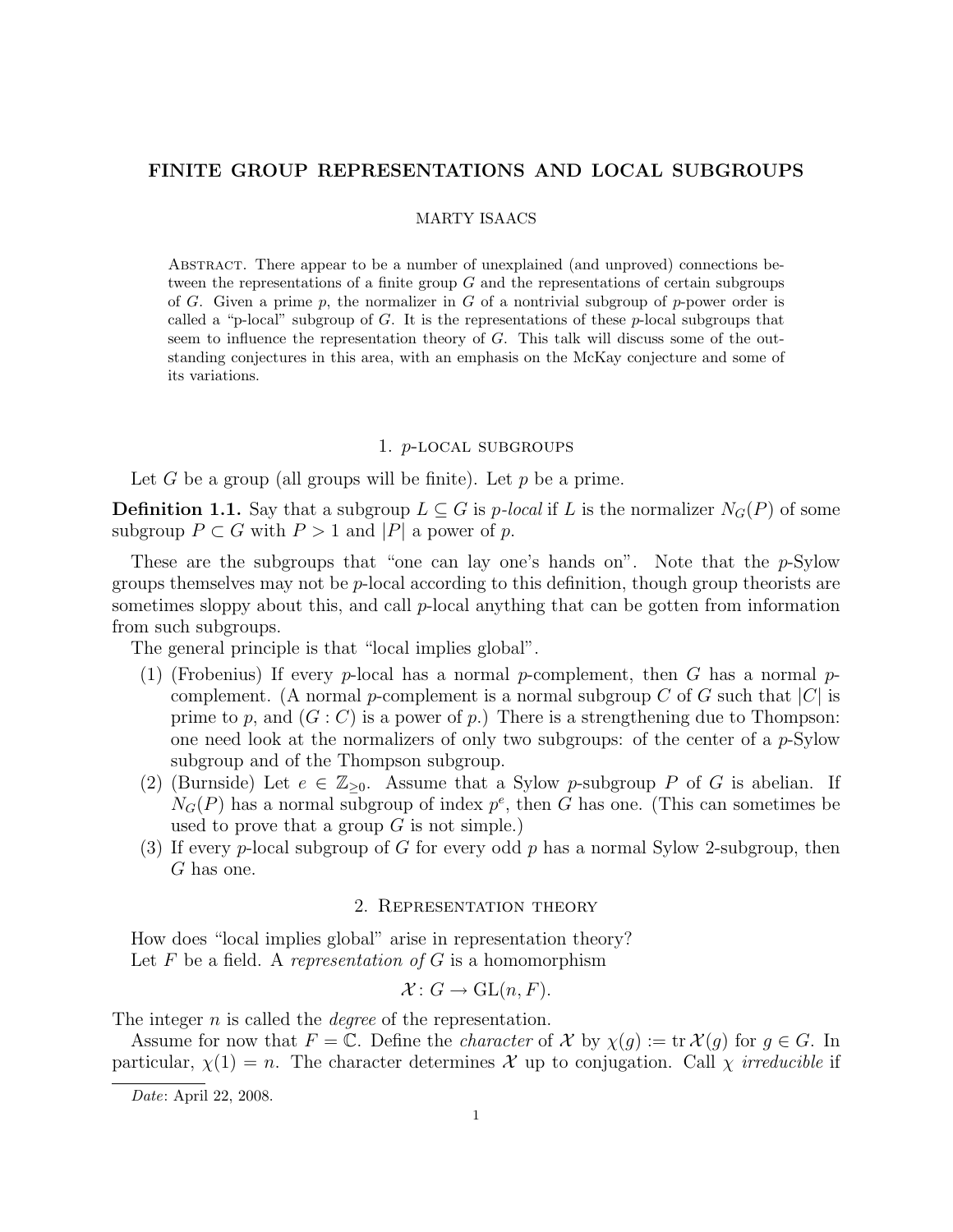it is not a sum of two nonzero characters. Let  $\mathrm{Irr}(G)$  be the set of irreducible characters of G. Then  $|\text{Irr}(G)|$  is the number of conjugacy classes of G: in fact, the irreducible characters form a basis for the vector space of functions  $G \to \mathbb{C}$  that are constant on conjugacy classes in G. Also,  $\chi(1)$  divides |G| for  $\chi \in \text{Irr}(G)$ . Moreover,  $\sum_{\chi \in \text{Irr}(G)} \chi(1)^2 = |G|$ .

Remark 2.1. Suppose instead that  $F$  is an algebraically closed field of characteristic  $p$ . Then the divisibility and  $\sum_{\chi \in \text{Irr}(G)} (\text{deg }\chi)^2 = |G|$  both fail. Brauer's theorem states that  $|\text{Irr}(G)|$ equals the number of conjugacy classes of  $G$  whose elements are of order not divisible by  $p$ .

Remark 2.2. The theory of Brauer characters, developed by Brauer in the 1930s, lets one get around some of these problems with character theory in characteristic p. These Brauer characters are defined on elements of order not divisible by p, and are complex-valued.

### 3. Alperin Weight Conjecture

For a positive integer n, let  $n_p$  be the highest power of p dividing n.

**Definition 3.1.** A *p-weight* (or simply *weight*) in G is an ordered pair  $(P, \theta)$  where  $P \subseteq G$  and |P| is a power of p (possibly 1), and  $\theta \in \text{Irr}(N/P)$ , where  $N := N_G(P)$ , and  $\theta(1)_p = |N/P|_p$ . (One says that  $\theta$  is of p-defect zero.)

The group G acts via conjugation on the set of weights.

**Conjecture 3.2** (Alperin Weight Conjecture). The number of orbits of  $p$ -weights in  $G$  equals the number of conjugacy classes of  $G$  of elements of order not divisible by  $p$ .

**Example 3.3.** If p does not divide  $|G|$ , we recover the fact that the number of irreducible characters equals the number of conjugacy classes of G.

**Example 3.4.** Let  $G = A_5$ . Let  $p = 2$ . We have  $|G| = 4 \cdot 15$ .

|  |      |    | $ P $  N   N P  degrees of characters of N P |
|--|------|----|----------------------------------------------|
|  | -60- | 60 | 1, 3, 3, 4, 5                                |
|  |      |    | 1.1                                          |
|  | -12- |    | 1, 1, 1                                      |

The boldface entries correspond to characters of p-defect zero: these are what is counted on the left hand side of the Alperin Weight Conjecture. On the other hand, the conjugacy classes of order prime to 2 in  $A_5$  have orders 1, 3, 5, 5 (there are two conjugacy classes of 5-cycles in  $A_5$ ).

## 4. McKay Conjecture

Fix a prime p. Define

$$
m(G) := \{ \chi \in \operatorname{Irr}(G) : p \nmid \chi(1) \}.
$$

Let P be a Sylow p-subgroup of G. Let  $N = N_G(P)$ .

**Conjecture 4.1** (McKay Conjecture).  $m(G) = m(N)$ .

**Example 4.2.** Let  $G = A_6$ . Let  $p = 5$ . The characters have degrees 1, 5, 5, 8, 8, 9, 10. Thus  $m(A_6) = 4$ . (This time we write the degrees not divisible by  $p = 5$  in boldface.) The group N is a dihedral group of order 10, with characters of degrees 1, 1, 2, 2, so  $m(N) = 4$  too.

One can reduce the McKay Conjecture to a stronger statement for simple groups.